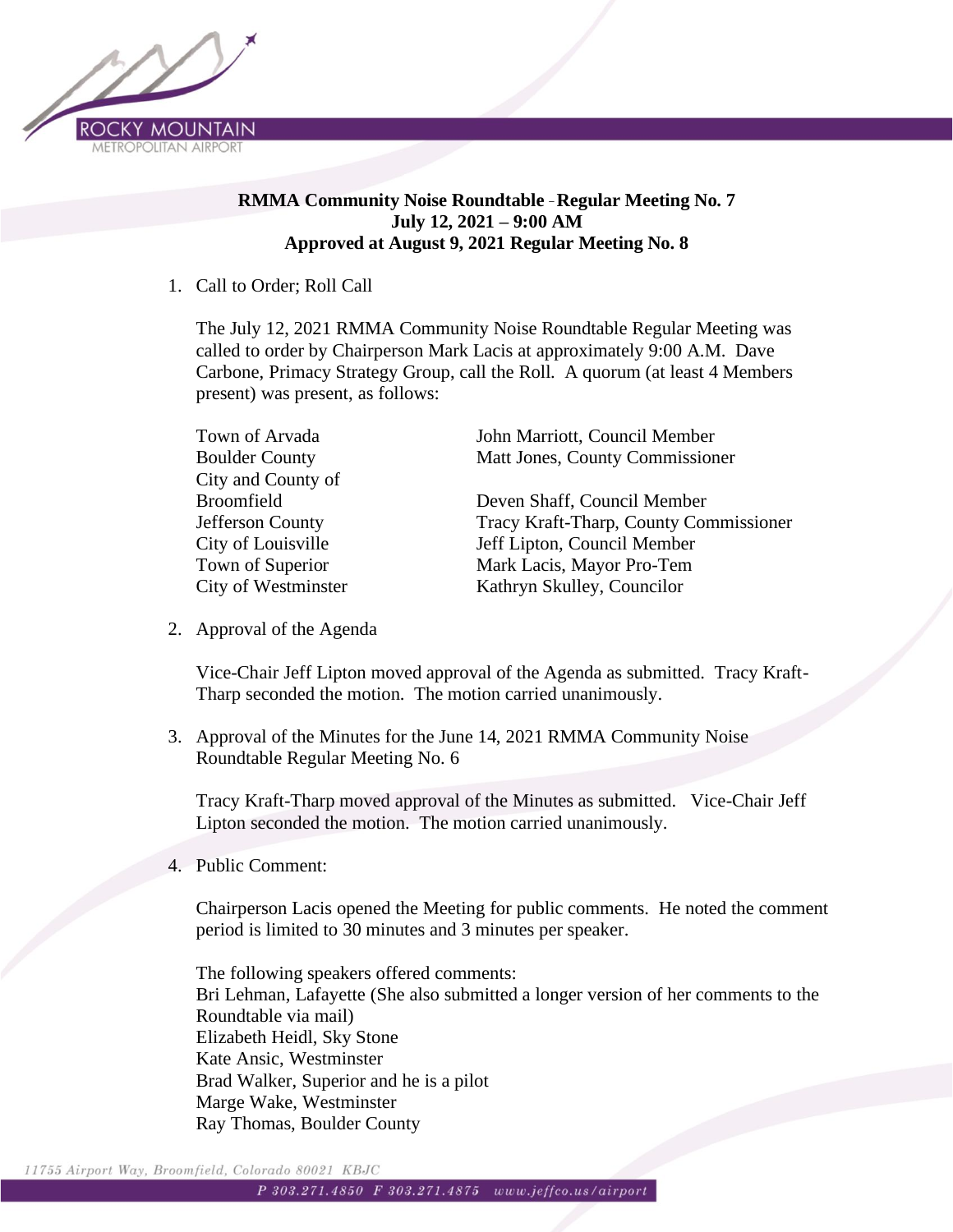

Tamare Prince, Louisville Debra Atkinson, Louisville Chris Caranski, Louisville

Chairperson Lacis thanked the speakers for their comments. He noted the Roundtable continues to listen to all public comments. He suggested the Roundtable could look at other options to get the public more involved. Ben Miller, RMMA Staff, noted the possibility of holding a quarterly meeting to hear more public comments.

- 5. Roundtable Agenda Items
- A. Consideration of fixing the amount of the RMMA Community Noise Roundtable Member annual dues for Calendar Year 2022 (per Roundtable Bylaws Article IX., Section 9.2)

Discussion: Chairperson Lacis noted the dollar amounts shown in Roundtable Resolution No. 21-01, should be corrected to read as follows:

"The initial budget will be \$25,200 and will be shared equally by the Local Government members, with each Member contributing \$3,600 for calendar year 2021 operations of the Roundtable."

"*NOW THEREFORE BE IT RESOLVED,* that the Roundtable Board of members hereby fixes the amount of the annual sues for each Member of the Board to be \$3,600 for Calendar Year 2022 …"

Several Roundtable Members discussed the details and tech related issues regarding holding future Roundtable Meetings in person and potential meeting locations.

• Consideration/Adoption of RMMA Community Noise Roundtable Resolution 21-01, A Resolution to Fix the Amount of the Annual Dues for Each Member of the Rocky Mountain Metropolitan Airport Community Noise Roundtable Board of Members for Calendar Year 2022

Vice-Chair Jeff Lipton moved approval of Roundtable Resolution No. 21-01, with the corrected dollar amounts indicted by Chairperson Mark Lacis. Deven Shaff seconded the motion. The motion carried unanimously.

At this point in the Meeting, Chairperson Mark Lacis moved to Agenda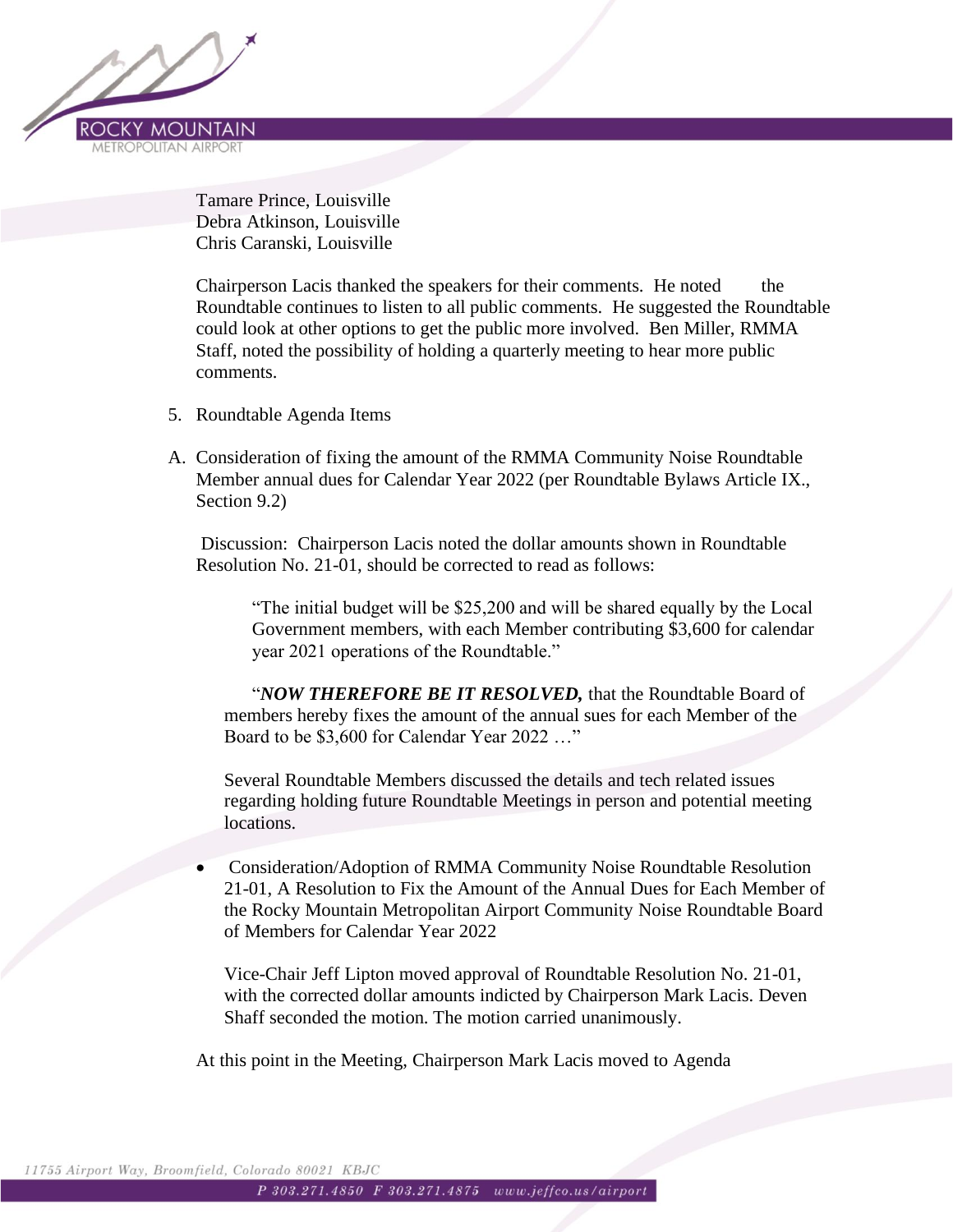

Item No.5. D. Presentation on the Embry Riddle Aeronautical University noise reduction exhaust systems for its fleet of training aircraft to accommodate a time constraint for Mr. Phil Rosnik, who presented on this item.

Presentation of the Embry Riddle Aeronautical University nose reduction exhaust systems for its fleet of training aircraft.

Phil Rosnik, a member of the RMMA Airport Advisory Board, presented an overview of the aircraft noise reduction effort at Embry Riddle Aeronautical University in Daytona Beach, Florida. He explained the project included retrofitting the University's fleet of 41 Cessna 172 training aircraft with new propellers and exhaust systems to reduce noise from aircraft in flight. He explained that after significant testing, the aircraft modifications for noise reduction resulted in several safety issues including engine hesitation and sputtering at low RPMs and exhaust back pressure issues. The overall effort to achieve the desired noise reduction was unsuccessful.

Several Roundtable Members discussed some of the details and difficulty regarding modifications to general aviation aircraft. They noted that FAA certification of aircraft is also a factor regarding modifications. Mr. Rosnik noted he would report back to the Roundtable with any relevant information when it becomes available.

At this point in the Meeting, Chairperson Mark Lacis moved back to Agenda Item. No. 5.B.

5.B. Follow-up from the June 14, 2021 Roundtable Regular Meeting, RE: Airport Advisory Board/RMMA process to develop a Strategic Business Plan to guide investments and development decisions that will affect RMMA over the next 20 years.

- Presentation on the Strategic Business Pan development process and Draft Plan content
- Nick Johnson, of Johnson Aviation Consulting, presented an overview of the subject matter to be addressed in the RMMA Strategic Business Plan. A draft Plan document was not available for review by the Roundtable at this meeting
- Mr. Johnson explained RMMA has about 200 acres of potential developable land. The Strategic Business Plan would be a tool to help RMMA Administration review and evaluate proposals for new development on available airport land. He highlighted four key areas to be addressed in the Plan:
	- General Aviation
	- Corporate Aviation
	- Commercial Aviation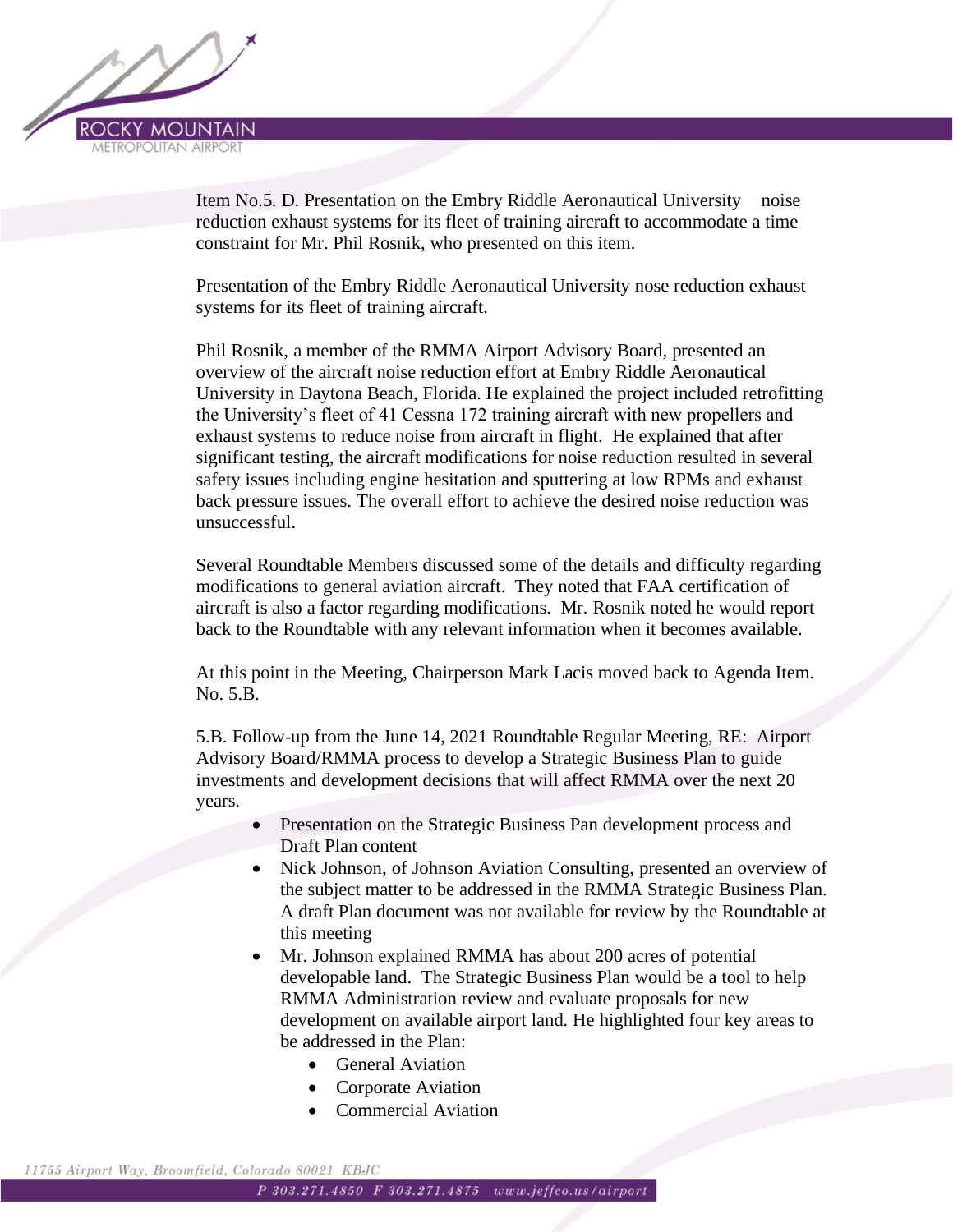

- MROs/Manufacturing
- Mr. Johnson also reviewed the study schedule ad noted the Jefferson County Board of Commissioners would receive a briefing on the Draft Plan at its meeting on August 10, 202. That briefing would also include an opportunity public comment. Mr. Johnson explained a draft document would be provided to Airport staff for review by the end of July. Airport staff would provide their comments by the end of August and the Plan would be finalized sometime thereafter.
- A lengthy discussion followed Mr. Johnson's presentation. Numerous comments were made by various Roundtable Members about a variety of concerns and issues, such as the public review and input process, airport growth, airport noise impacts, increased flight activity, potential flight path changes, compatibility with the surrounding communities, relationship of the Strategic Business Plan to the Airport Master Plan, and other related issues.

Based upon all that input and comment, three key issues were raised by Roundtable Members:

- The presentation by Mr. Johnson did not include any information regarding potential aircraft noise impacts, potential flight path changes, or increased flight activity related to RMMA land development scenarios that will be addressed in the Strategic Business Plan. Based on that information, the Roundtable was going to provide comments to the Jefferson County Board of County Commissioners for consideration at its August 10, 2021 meeting.
- The Roundtable Members emphasized that they couldn't comment or provide meaningful input at this meeting based on a document they haven't seen.
- The Roundtable Members further emphasized that the Strategic Business Plan process is moving too fast.

Mr. Johnson explained that he is aware of the Roundtable's issues and concerns. He further explained his job is to look at all of the issues and identify the highest and best use of the available land at RMMA.

Tracy Kraft-Tharp asked Mr. Johnson to do a noise assessment of the proposed highest and best use of the available land at the airport and describe how the airport is going to change over time. She also mentioned that aircraft noise is only part of the issue.